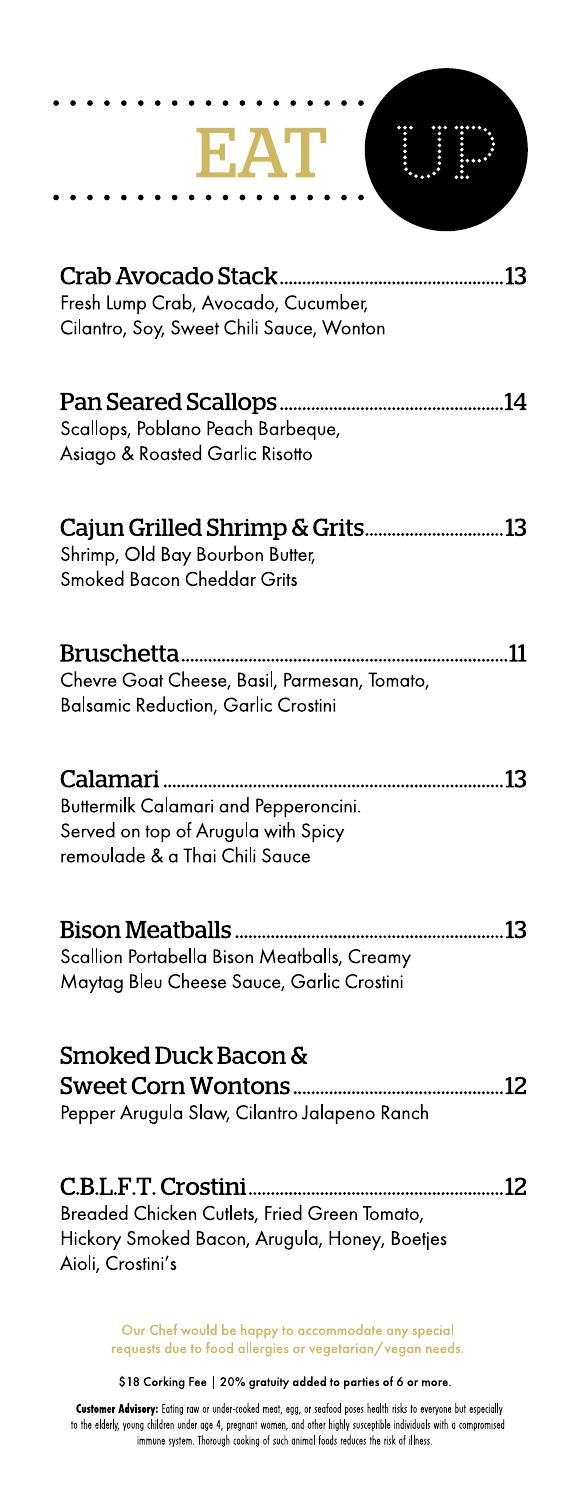## DRINK I

## **COCKTAILS**

| Pama Liquor, Aperol, Citrus & Bubbles                              |     |
|--------------------------------------------------------------------|-----|
| Our Exclusive Black Tie Bourbon, Demerrera, Bitters                |     |
| Absolut Pear, Cointreau, White Grapefruit & Citrus                 | .11 |
| Deep Eddy Sweet Tea Vodka, Fresh Lemonade                          |     |
| Vida Mezcal, Espolon Blanco, Fresh Lime<br>& Jarrito's Grapefruit  | .11 |
| Aviation Gin, Elderflower Liquor, with hints<br>of Lavender & Mint |     |
| Our Exclusive Black Tie Bourbon, Averna,                           |     |

Sweet Vermouth & Bitters

## FROZEN LIBATIONS

| Rum, Crème de Coconut, Pineapple & Citrus    |  |
|----------------------------------------------|--|
| Tequila, Triple Sec, Strawberry & Fresh Lime |  |
|                                              |  |
| Rose, Fresh Lemon & Lavender                 |  |
|                                              |  |
| Campari, Sweet Vermouth, Gin & Orange Juice  |  |
|                                              |  |
| Rotating Frozen Vodka Punch                  |  |
|                                              |  |
| Rotating Non-Alcoholic Frozen Cocktail       |  |

*Our Exclusive Black Tie Bourbon is hand crafted at Mississippi River Distilling Co. located in LeClaire, IA*

#### Please drink responsibly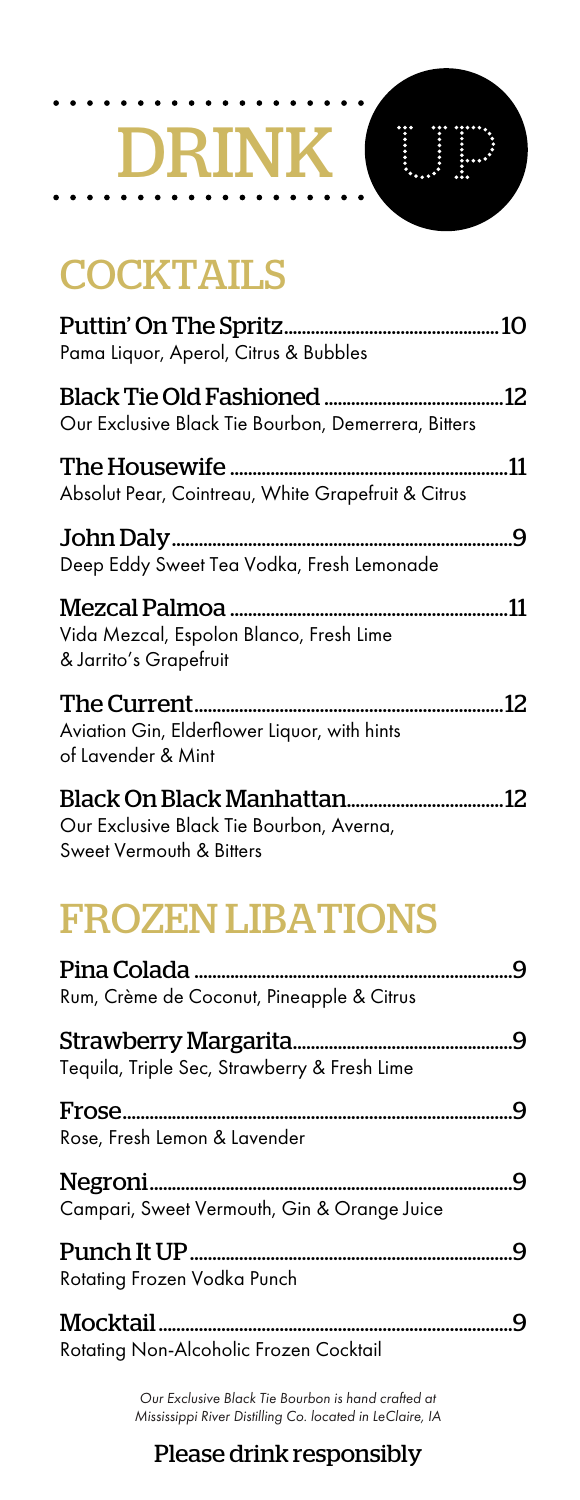# DRINK UP

## WINE

#### Bubbles

| Risata, Moscato d'Asti, Italy DOCG 8           | 28 |
|------------------------------------------------|----|
| LaMarca, Prosecco, ItalySplit Split 10         | 36 |
| Segura Viudas, Brut Rosé, Spain Split 9        |    |
| Yes Way, Rosé Bubbles, France  Split 11        |    |
| Blanc de Bleu, Cuvee, California Split 13      |    |
| Haute Couture Blanc, Bubbles, France  Split 15 |    |

#### Whites & Rosé

| Whitehaven, Sauvignon Blanc, Marlborough  11 36      |  |
|------------------------------------------------------|--|
| Torresella, Pinot Grigio, Venezia DOC 9 30           |  |
| Chronic Cellars Pink Pedals, Rosé, Paso Robles 11 36 |  |
| Imagery Estate, Chardonnay, California 10 34         |  |

#### Reds

| Juggernaut, Pinot Noir, Russian River Valley 11                      | 36 |
|----------------------------------------------------------------------|----|
| 19 Crimes, Cali Red by Snoop, Lodi  8 26                             |    |
|                                                                      | 38 |
| Substance, Cabernet Sauvignon, Columbia Valley 10                    | 34 |
| Ghost Pines, Cabernet Sauvignon 13 44<br>Sonoma / Napa / Lake County |    |